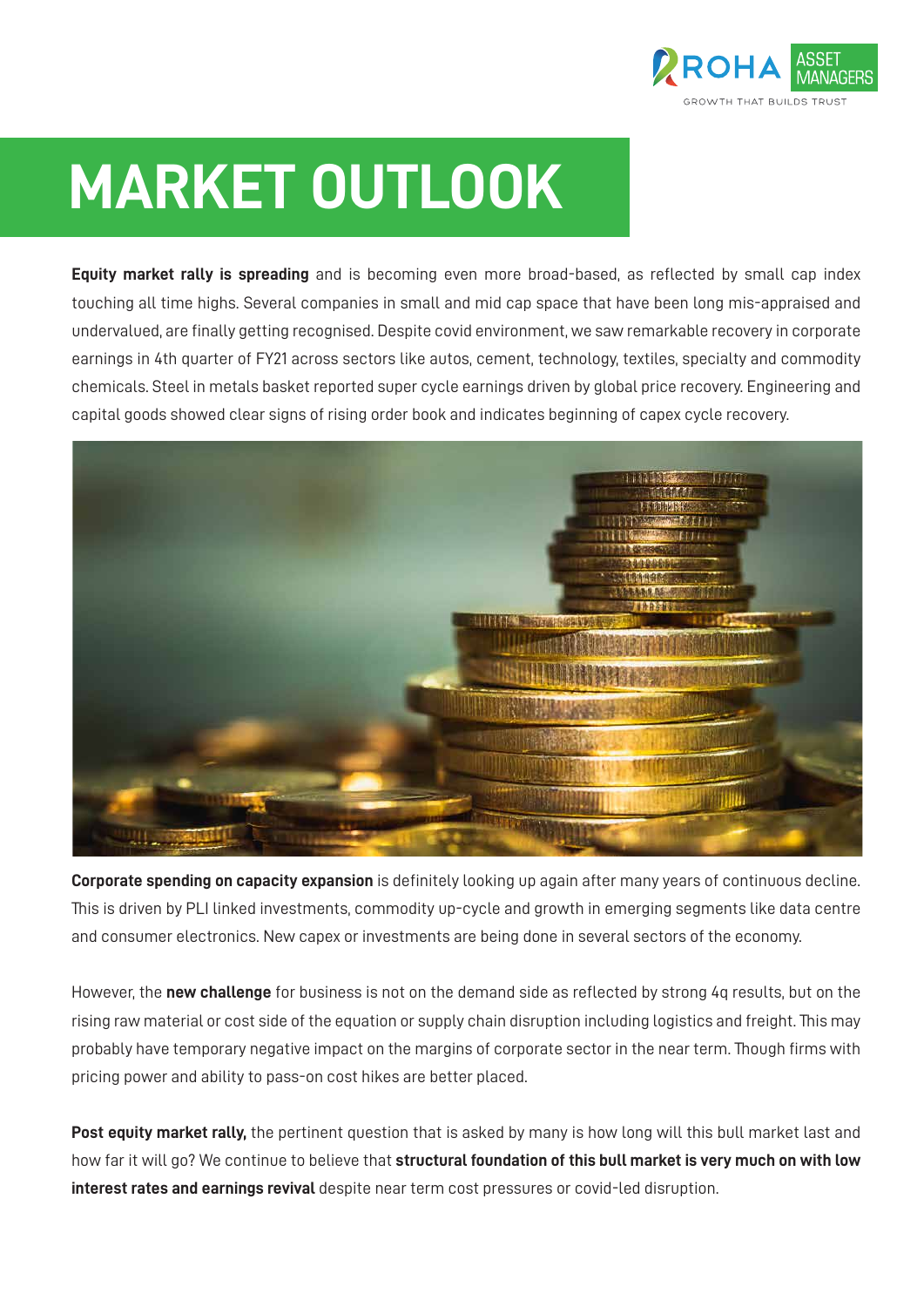

Corrections in markets are likely to be short lived given that other avenues like fixed income or real estate yield much lower returns to investors versus equities. The rise in equity culture is visible with number of new demat accounts being opened (though equity as an asset class in India is still a fraction when compared to China or US). With lessons of last year, any panic reaction in market will only be bought into.

Based on economic revival and growth outlook, we find investment opportunities across many businesses. Despite the run-up, value exists in capital goods & engineering, utilities, manufacturing sector and select quality PSUs. Incidentally, earnings of capital goods companies are at cyclical lows and can improve significantly as capex cycle picks up.

## **"Far more money has been lost by investors trying to anticipate corrections, than lost in the corrections themselves." Peter Lynch**



## **Portfolio strategy**

As bottom-up investors, our relative preference continues towards investing in growth companies with resilient earnings. Sectors such as **agriculture** (which includes crop protection and seed companies) and **speciality chemicals** (that are building blocks for agro-chemicals, pharma or flavors & fragrances that are in the essential consumer category) are a good part of our portfolio. Huge amount of capex (almost over Rs 4-5000 cr over next 3 years) is happening in this space which is an indicator of growth prospects of speciality chemicals business led by capacity expansion.